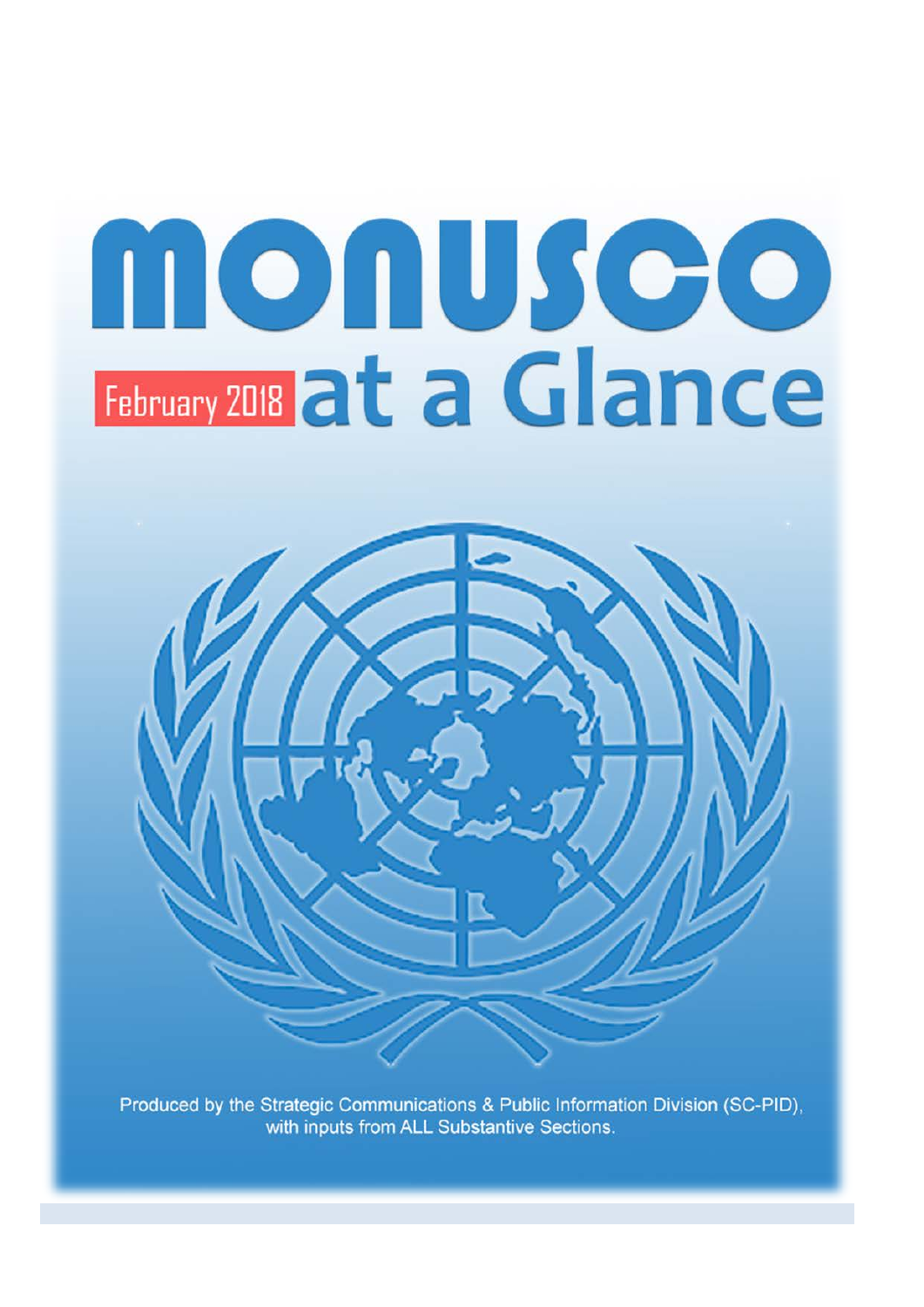# **Mission's priorities – (2017-2018)**

*The mandate of the United Nations Organization Stabilization Mission in the Democratic Republic of the Congo (MONUSCO) was established by the Security Council in its resolution 1925 (2010). The most recent extension of the mandate was authorized by the Council in its resolution 2348 (2017), by which the Council extended the mandate until 31 March 2018. Following a September 2017 Strategic Review of MONUSCO (S/2017/826), the Secretary-General recommended that MONUSCO streamline its activities around two key priorities, while leveraging the presence of various partners in areas that fall outside of its core areas of responsibility. The Council welcomed this approach in a 31 October 2017 statement. MONUSCO's priorities are therefore structured around the*  support to the political process (including support to the 31 December 2016 political agreement), towards the holding of elections; and support to the *protection of civilians and human rights.*





**1996-1997:** First Congo War **1998-2003:** 2nd Congo War

**1999: D**eployment of MONUC Forces

**2006:** First multiparty Elections since independence **2008:** CNDP Rebels march towards Goma

**2011:** Second general Elections

**2012:** M23 Rebels seize Goma

**2013:** Deployment of MONUSCO Force Intervention Brigade (FIB)

**2013:** Demise of M23

**2013:** Peace, Security and Cooperation Framework

**2 Jul. 14 – 2 Jan. 15:**  Timeframe for the voluntary surrender of FDLR.

**29 Jan. 2015:** Launching of the operations against the FDLR.

**31 Dec. 2016**: political Agreement intended to govern the transitional period until the holding of elections.

**23 Dec. 2018**: Proposed date by CENI for the presidential, national and provincial legislative elections.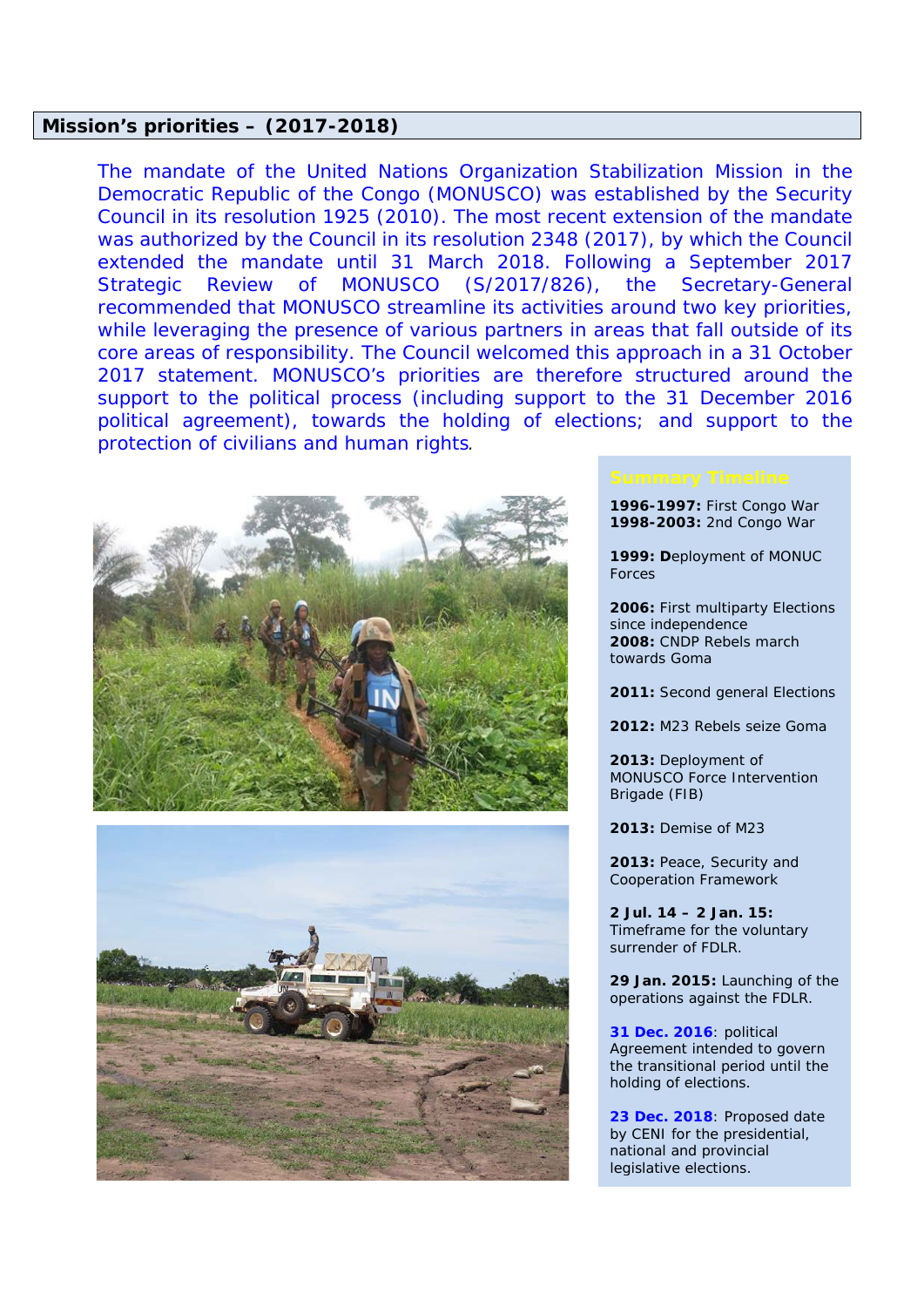# **Protection of Civilians (2016-2017)**

# *Early Warning Mechanisms:*

- **3,600** early warning alerts transmitted on imminent threats and incidents through the Community Alert Network, mainly from North and South Kivu.
- **104 525** Military patrols to protect Civilians and deter negative forces
- **4,350** Military escorts
- More than 50 local community mechanisms strengthened, including local protection committees, enabling them to enhance their protection efforts for vulnerable population.
- **35** campaigns and **13-capacity** building for civil society actors facilitated in support of efforts to mitigate the risk of electionrelated violence in electoral hot spot, such as Kinshasa, Goma and Lubumbashi.

# *Human Resources – 2017*

- **15,337** Military personnel (**547** Females), with **19 losses**
- **277** Military Observers (including **22** Females)
- **1,061 Formed Police Units** (including **106** Females)
- **308 UNPOL** (including **58** Females)
- **748** International civilian personnel (including **211** Females)
- **2,222** Local civilian staff (including **328** Females)
- **398** International UN Volunteers (**124** Females), including:
	- o **339 UN Volunteers** (332 international and 7 national) on assignment with MONUSCO in the DRC, Uganda and Rwanda
		- o **59 UN Volunteers** (43 international and 16 national) in 8 UN agencies (UNDP, WFP, UN WOMEN, OCHA, UNHCR, UNICEF, IOM, UNJHRO).

### **Gender responsiveness – 2017**

- Gender Markers are being developed for priority functions across the Mission. **78%** of the Sections and Offices in MONUSCO have a Gender analysis of their work specifying needs and ways of involving Congolese women and girls to benefit from Mission's operations;
- **65%** of the Offices have re-oriented their work plans to implement specific actions to benefit female populations as well;
- The Mission implements a Gender parity strategy to increase the proportion of women among international staff from 28 % to **34%** by **end 2018**.
- On a monthly average, **450 staff** members and strategic partners are trained/coached on gender responsiveness.

# **Protection of civilians (cont.): - 2017**

# **Human Rights** *Main perpetrators*

- **State agents: 61%** (including 1.176 victims of extrajudicial killings)
- **Armed groups: 39%**

# *Child protection*

- **1.566** children (**168** girls) separated from armed groups and forces
- **270** children (**69** girls) killed or maimed

# **MONUC-MONUSCO: 1999 -** First deployment of

MONUC peacekeepers

**10** Offices, **03** Sub-Offices and **05** Antennas: *Goma, Bukavu, Lubumbashi, Beni, Kalemie, Kananga, Beni, Bunia, Dungu, Mbuji-Mayi, Uvira, Tshikapa, Matadi, Kindu, Kisangani, Matadi, Mbandaka*.

**UNSC 2348 (2017)** Current Mandate

**1. 14 billion:** Current Budget 2017-18

### **Key Troop Contributing**

**countries:** India (2,606), Pakistan (3,424) and South African Republic (1,158).

**Force Intervention Brigade (FIB):** Tanzania, Malawi, South African Republic.

### **Civil Affairs- Community Liaison Assistants (CLAs)**

Since their introduction in MONUSCO in 2010, the **180** CLAs continue to play a crucial role in engaging local communities in the Protection of Civilians. CLAs will support increasingly MONUSCO mobile Units in short-term deployments.

### **Human Rights Public Reports**

- Report on human rights violations in the DRC in the context of the events of 19 December 2016 **(March 2017)**
- Preliminary investigation report on human rights violations and violence perpetrated during demonstrations in Kinshasa between 19 and 21 September 2016 **(October 2016)**
- Accountability for Human Rights Violations and Abuses in the DRC: Achievements, Challenges and Way forward - 1 January 2014 - 31 March 2016 **(October 2016)**
- Report of the United Nations Joint Human Rights Office on human rights and fundamental freedoms during the pre-electoral period in the DRC between 1 January and 30 **December 2015.**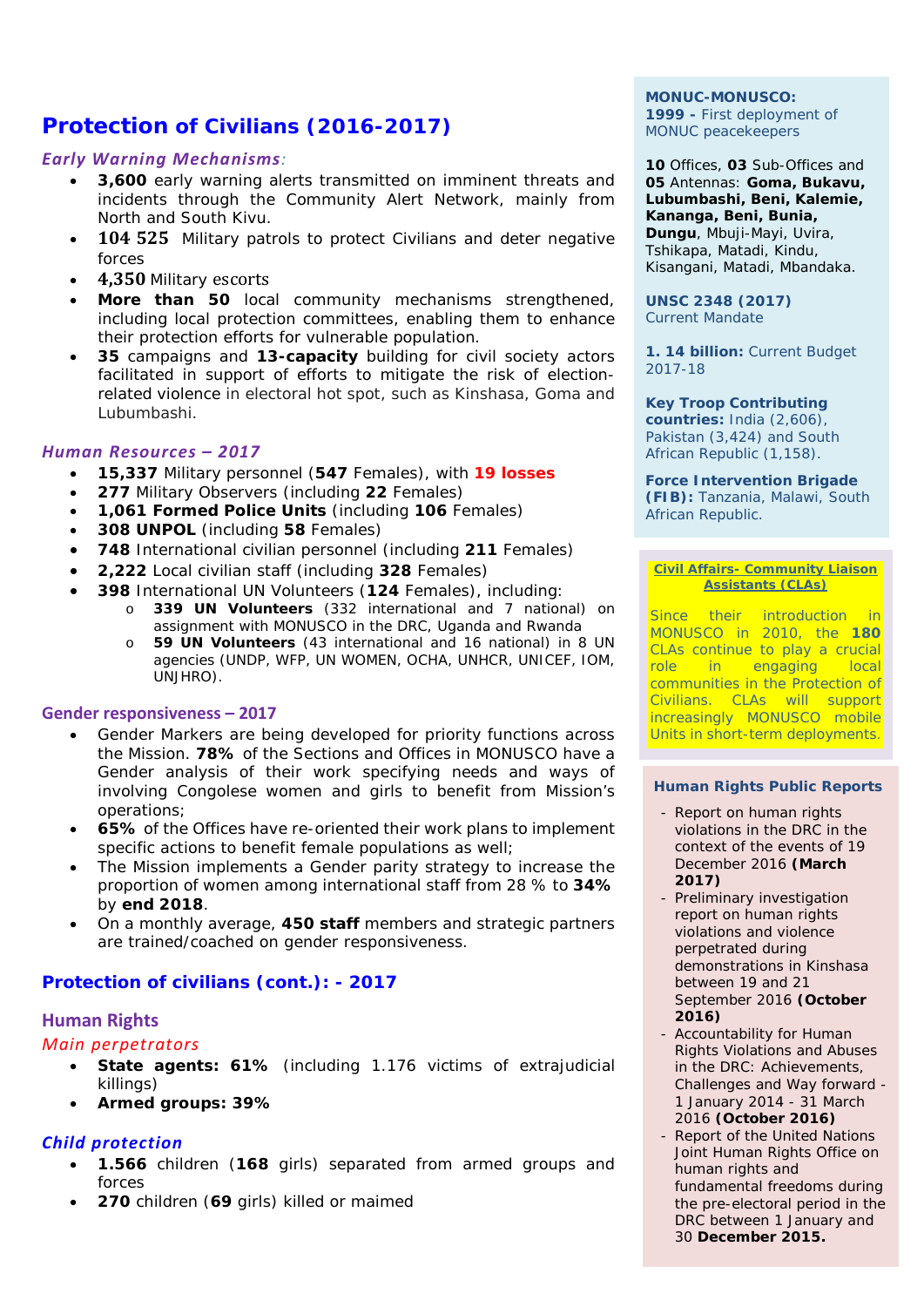• **22** attacks against Schools (4 by FARDC and 12 by FRPI)

# *Response*

- **13** Joint Investigation Team missions and **21** mobile court hearings supported in the fight against impunity
- **39** Joint Protection Team missions to assess protection needs and **58** Joint Assessment Missions.
- **390** cases of individual protection addressed
- **1418** screenings of **FARDC** officers and **235** of **PNC** officers for observance of human rights
- **344 capacity-building**, technical assistance or sensitization activities throughout the DRC to strengthen the capacity of State and non-State actors

## *Sexual violence*

- **513 women, 267 children** and **30 men** victims of sexual violence in 2017
- **7.216** persons received, oriented and advised by the **22** supported legal clinics, resulting in the convictions of **585** perpetrators of sexual violence crimes from 2015 to 2017

# **Stabilization - 2017**

# **Disarmament Demobilization Reintegration (DDR/RR) – 2017**

- **400 Foreign** combatants repatriated and **631 Congolese**  combatants demobilised through joint MONUSCO DDR/RR and Congolese Government's PNDDR (*Projet National de Désarmement, Démoblisation et Reintegration*)
- Majority of ex-combatants originated from **FDLR** (Forces Démocratiques de Libération du Rwanda) and local **Mai-Mai** groups
- More than **32,000 FDLR repatriated** to Rwanda between 2002 and 2017
- Through community mobilisation, engagement and participation, **DDR-CVR** (Community Violence Reduction) **projects** create a perspective for over **65,000** ex-combatants, youth at risk and vulnerable women.
- 37 DDR-CVR projects in 9 regions of the DRC comprising high intensity labour, vocational trainings, security and stabilisation, employment, gender based violence and child protection offer an alternative to a life within an armed group.

### **Stabilization**

- **79 QIPs** implemented for a total cost of **USD 1,998,088**
- **38 Prisons** supported for security reinforcement

### **International Strategy:**

DRC Government and MONUSCO are coordinating the implementation of the International Security and Stabilization Support Strategy (**ISSSS**) with **21 ongoing projects for 69 million USD** and are jointly developing provincial stabilisation strategies and action plans.

### **Challenges for Human Rights**

- Lack of accountability mechanisms for members of the Congolese defense and security forces
- Lack of confidence in State institutions
- Deficiencies of the judicial system
- Non-execution of sentences
- Little or no compensation to victims
- Delay in the establishment of transitional justice mechanisms
- Insufficient enforcement of Laws against sexual violence.

### **HIV/AIDS**

- **External mandate: 2011- 2017**
- *11,847 ex-combatants and dependents sensitized on HIV/AIDS and SGBV and 6786 tested*
- *3,098 internally displaced persons sensitized on HIV/AIDS and 3,529 tested*
- *23,344 inmates sensitized on HIV/AIDS and 5156 tested*
- *38,907 national military and police officers trained on HIV/AIDS and 13,046 tested and positive cases referred to care, treatment and support.*
- *729 HIV national Peereducators trained in East DRC*.

### **Internal mandate: 2011- 2017**

- *73,033 Mission personnel sensitized on HIV/AIDS and STIs from 2011 till 2017.*
- *14,632 Mission personnel tested voluntarily*
- *PEP kits provided to 100% of cases of exposure to HIV infection in the Mission area 646 trained as peer educators, 96 as HIV Counsellors and 245 as PEP kits custodians.*

### **HIV/AIDS**

- **Internal mandate: 2011- 2017**
- **73,033** Mission personnel sensitized on HIV/AIDS and STIs (2011- 2017).
- **14,632** Mission personnel tested voluntarily
- **PEP kits** provided to 100% of cases of exposure to HIV infection in the Mission area
	- **646** trained as peer educators, **96** as HIV Counsellors and **245** as PEP kits custodians.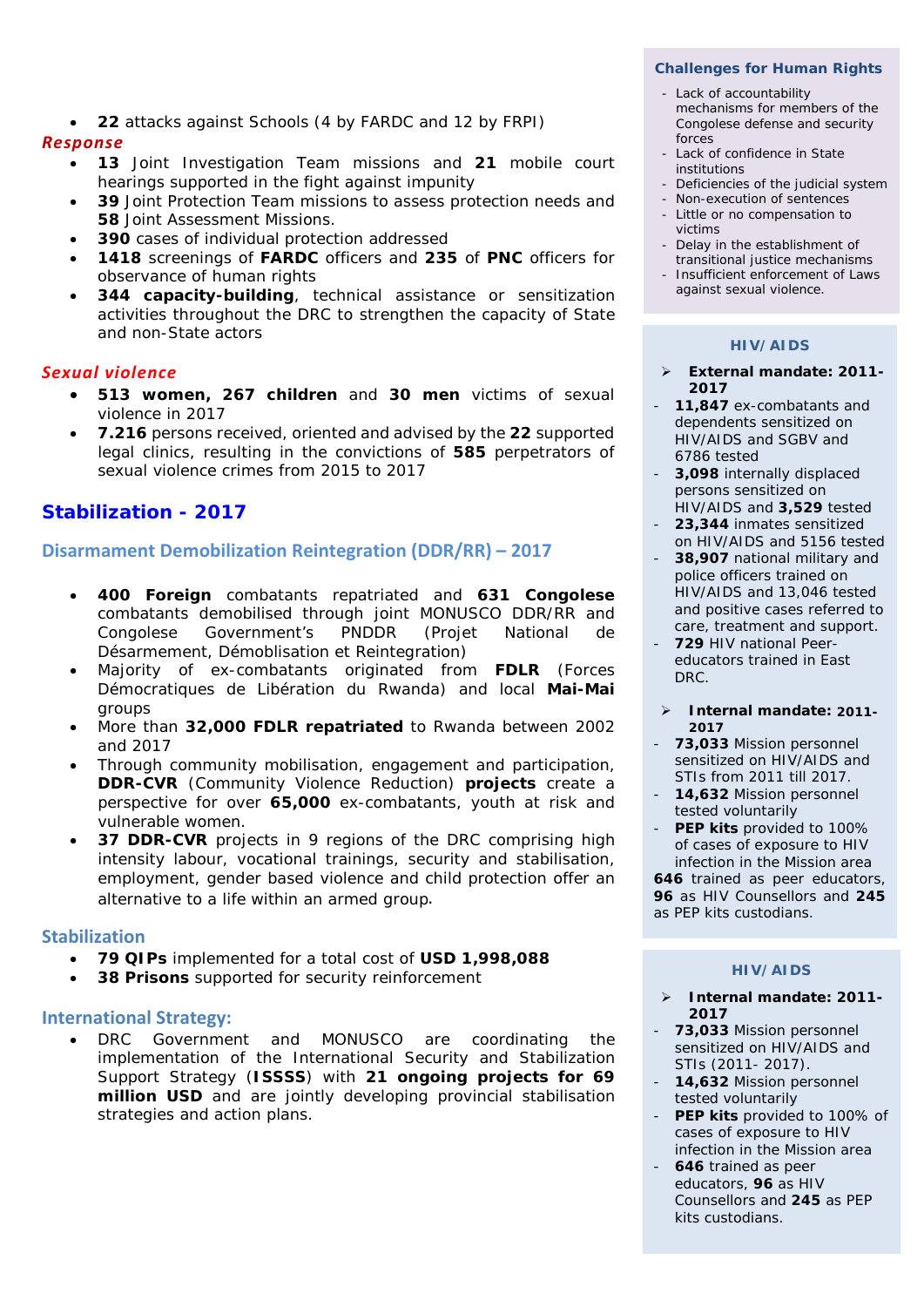# **Consolidation of Peace**

# **Military, Police and Justice Reform (2017-18)**

- **1** Modern military training facility in Kisangani constructed (CETB)
- **61** Police stations/border posts rehabilitated
- **2,221** Judges, Prosecutors and court officers trained
- Establishment of a **regional College for Advanced Strategic and Defence Studies** (CHESD) in Kinshasa (FARDC)
- Training on Gender and SSR to PNC and FARDC elements.
- **48,065** PNC (including 3,662 Females) trained since 2010 by UNPOL on community policing, public order management, traffic police, mining police and securing of elections.

# **Mine Action (2017)**

- **446560 m2** released by 5 different organisations
- **26 anti-personal mines** and **20784 explosive remnants** of war destroyed
- **1056 Weapons** and **616217 Small arms ammunition** destroyed
- **880** Mine risk education sessions conducted, with a total of 55412 participants
- **37** direct victims from explosive remnants of war

## **Economic development (2017)**

- **2.6 %** Economic growth
- **35 Billion** USD GDP
- **52%** inflation rate as per Government (contested by economic actors and believed to be around 60%)
- 82% of the population live below the poverty line
- **80 %** of the population in informal sector
- **57.7 years** = Life expectancy at birth (when averaged out with male 56.1 and 59.3 for females)
- **387\$** Per Capita Gross National Income
- **3% of GDP devoted to Education**

### **Natural Resources:**

- An estimated **500,000 artisanal miners** in eastern DRC produce indirect revenue to about **10 million people across DRC**.
- Most of the artisanal miners make between **1 and 2 USD** per day.
- DRC has the **second biggest copper reserves in the world** with grades above 3% as compared to the global average of 0.7%
- **50 % of the world's cobalt** is produced in DRC
- 10<sup>th</sup> highest gold reserves globally
- *New Africa Magazine* estimates that the overall mineral resources in DRC is currently worth **24 Trillion USD.**
- All armed groups in DRC, and several FARDC elements are involved in the illegal exploitation of natural resources (taxation, forced labour, smuggling).
- Charcoal and wildlife are also illegally exploited.

# **Public Information:**

**Five** proactive Sections composed of:

# **Humanitarian - 2017**

- *4,49 million IDPs*
- *9,9 million food insecure*
- *523 850 Refugees in DRC (mainly from Rwanda, Burundi, CAR, South Sudan…)*
- *1,287 Asylum Seekers*
- *2.0 million children*  suffering from severe acute malnutrition
- *+621, 700 Congolese refugees in neighboring African countries*.
- *DRC*: **176th out of 188** in the Human Development Index
- *DRC*: **48th out of 54** African countries in the Ibrahim Index of African Governance.

### **Civil Affairs: Example 2 Quarterly** polls

**13** quarterly polls were conducted since 2014 capturing local perceptions of security and justice in 3 Provinces in Eastern DRC informing planning and programming of the Mission and its international and national partners (through a partnership between UNDP, Civil Affairs and the Harvard Humanitarian Initiative).

**10 restitution sessions** held on poll results with authorities and civil society.

More than 300 indicators are collected during every poll.

More than **40,000 interviews** were conducted by Civil Affairs CLAs and by University students.

### **Local security governance**

**201** civil servants and members of Local Security Committees **trained** on security governance, including participatory security assessments and plans, in North and South Kivu, Ituri and Tanganyika.  $(2016/17)$ .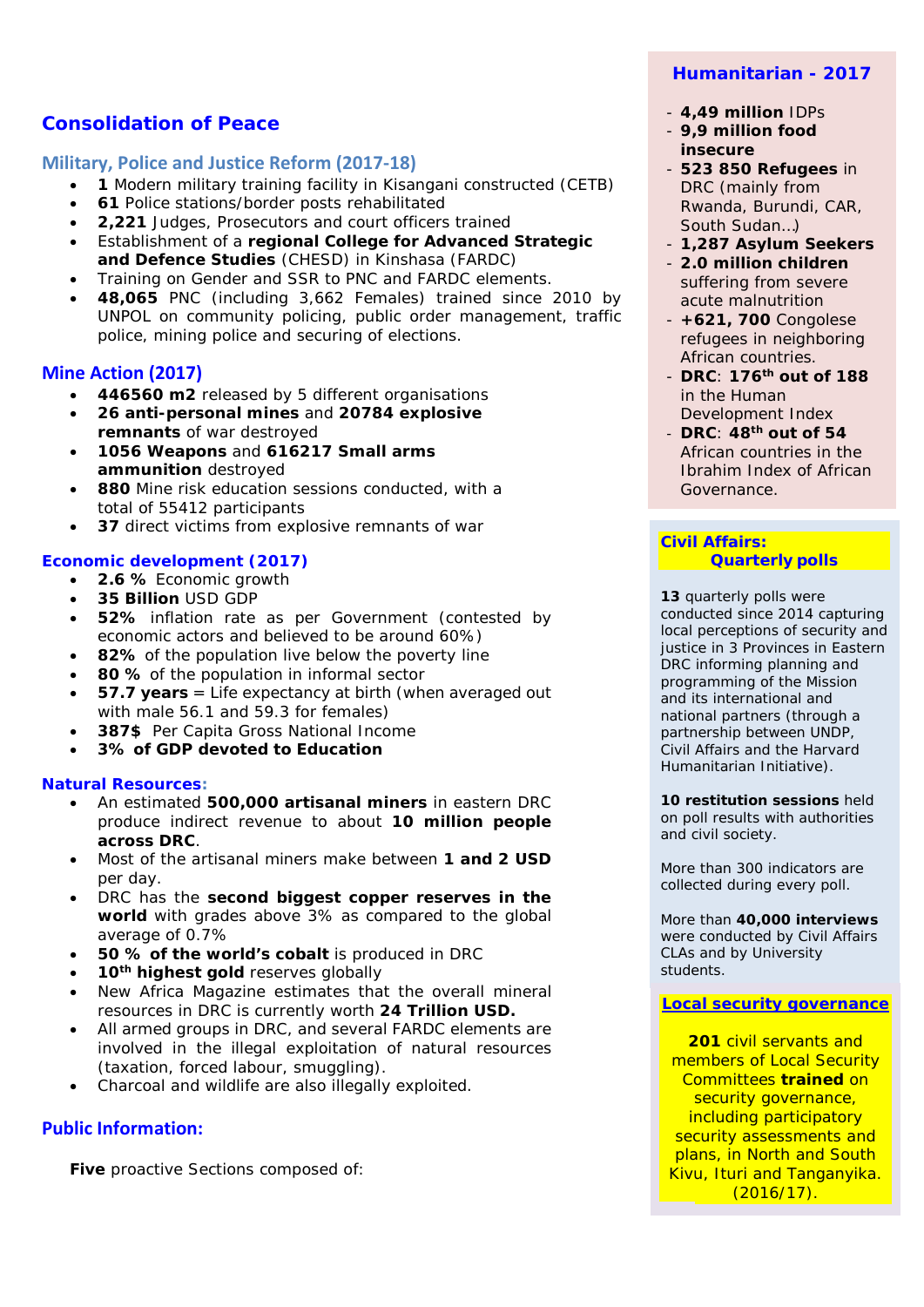- **Multimedia Unit:** Using video, photos, and sound to showcase the Mission presence and achievements, in all digital platforms to get more visibility to our active field work.
- **Publications Unit**: to show what we do, how we do it, with who, where…using essentially print materials.
- **Spokesperson Office:** the "Voice of the Mission" interaction with all major international media and national media.
- **Outreach Unit**: To raise public awareness on specific issues related to the Mandate and to the Mission's vision.
- **Radio Okapi**, the "Peace channel" serving the entirely country and mobilizing communities for lasting peace to enable long term development. **24 million** listeners/day.
- From Year to Year, SC-PID delivers:
	- **365 "Photos du Jour"** highlighting the work of the Mission in its various components
	- **12** *Echos de la Monusco*, the monthly Mission Magazine that shows the lives of peacekeepers and how the mandate is implemented on a daily basis
	- **+/- 48 Weekly ONE UN Press conferences** (jointly with the UNCT): the Press conference last for 45mn with a weekly average presence of 100 journalists from Kinshasa and Goma
	- **35 Video Programmes** (ONU HEBDO) highlighting the field work of the Mission and its interactions with the Congolese, Civil society, Authorities and other partners
	- **78 Video Clips/year on You Tube** on various topics to show the field work of Blue Helmets
	- **Thousands of Tweets and Posts**/year on Social Media on the same topics.
		- **Twitter** current audience of nearly 250.000 followers
			- **Facebook Monusco audience is 50.000 likes**
	- **Hundreds of articles**/year on the implementation of the Mission's mandate
	- **Hundreds of sensitizations sessions/year** on various topics pertaining to the Mission's mandate
	- **Thousands of Flyers** on specific topics disseminated among the population
	- **Daily reports on the efforts of the Mission** to help in fighting against SGBV, HIV/AIDS, corruption, impunity… or in promoting Good governance, Democracy…

### **This Factsheet is available on line: [www.unmissions.monusco.org](http://www.unmissions.monusco.org/)**

# **Electoral Support:**

In fulfillment of UNSC **Resolutions 2277** and **2348** which give MONUSCO a mandate of good offices, logistical support and technical assistance for the electoral process:

- **16 aircrafts** mobilized for logistical support for the revision of the electoral registration
- **4,000 tons** of material transported from Kinshasa and Kenya and dispatched by air and land routes to 115 destinations in the interior of the country (Hubs, CENI antennas and sites with difficult access)
- **66,862 kg (67 tons)** of material transported from Kinshasa to the Kasai Region (Kananga-Luebo, Kananga-Dimbelenge, Mbuji-Mayi - Wikong) as part of additional support provided to the CENI
- **64,000 L** of fuel issued to CENI
- **180 experts** recruited and deployed to provide technical advisory support and logistical support to CENI at central and branch level in the provinces and territories.
- **974 various radio programs** carried out by **Radio OKAPI** to inform and sensitize the population on the revision of the electoral register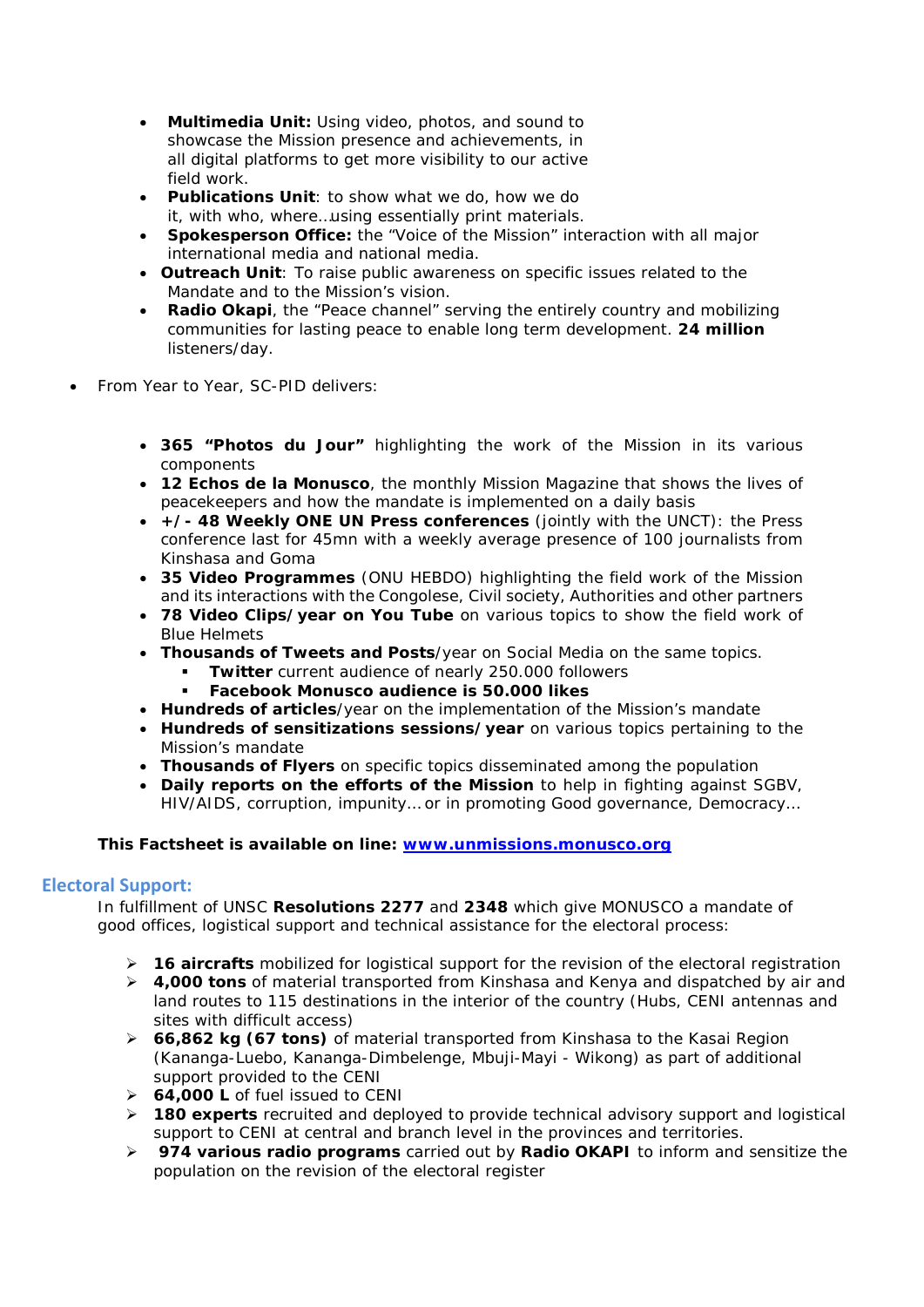- **18** sensitization workshops for **1,169** community leaders and **416** women to contribute to the prevention/mitigation of conflicts and violence especially those related to the electoral process.
- $\triangleright$  Numerous activities to support the mobilization of women for their participation in the revision of the electoral roll
- **Good offices** of the SRSG between political actors to pacify the electoral process and facilitate the implementation of the Political Agreement.
- **46, 024 808 million voters registered by CENI**, out of 41,135,072 electors, of which 24,233,354 are men and **21,791,454** are **women (47%), i.e. 111.9%** of overall achievement. T**hese results are raw and provisional.** The clearance of the electoral register is awaited by **April 2018.**

# **Political update:**

**Timeline**: On 31 December 2016, mediation efforts led by the *Conférence épiscopale nationale du Congo* (CENCO) culminated in a political agreement intended to govern the transitional period until the holding of elections.

Following the death of Etienne Tshisekedi on 1 February 2017, the *Rassemblemen*t embarked on an internal restructuring process. On 7 April, President Kabila appointed Bruno Tshibala, a member of a dissident faction of the *Rassemblement*, Prime Minister. On 27 April, 18 of the 32 signatories of the Agreement signed amended Special Arrangements for its implementation.

- On 9 May, Bruno Tshibala appointed a 59 member Government.
- On 22 July, Joseph Olenghankoy, the leader of the dissident *Rassemblement*, was appointed President of the CNSA.
- *Union pour la Nation Congolaise* (UNC) leader, Vital Kamerhe, and the *Coordinator of the Front pour le respect de la Constitution (FRC)*, Eve Bazaïba, refused to take up their seats as Vice-President in the CNSA citing irregularities in its establishment.

### **Main provisions of the 31 December Agreement**

- President Kabila will not seek a third term.
- The signatories will neither undertake nor support initiatives to amend the Constitution.
- The Rassemblement des forces politiques et sociales acquises au changement, Opposition Platform is to designate the new Prime Minister.
- The President of the *Conseil des Sages* within the Rassemblement is to lead the oversight mechanism Conseil national de suivi de l'Accord (CNSA).
- Parties that so desire may replace their representatives in the Commission Eléctorale Nationale Indépendante (CENI).
- Presidential, national and provincial legislative elections are to be held by December 2017, while local elections are to be organized in 2018, unless the Transitional Government, the CNSA and the CENI agree otherwise.
- A commission of senior magistrates is to examine the issue of political and opinion Prisoners and political exiles, while the cases of Moïse Katumbi, JC Muyambo and Diomi Dongala, will be dealt with through the good offices of the CENCO.
- Political prisoners are to be released; equal access to state media is to be granted and the duplication of opposition parties is to be reversed.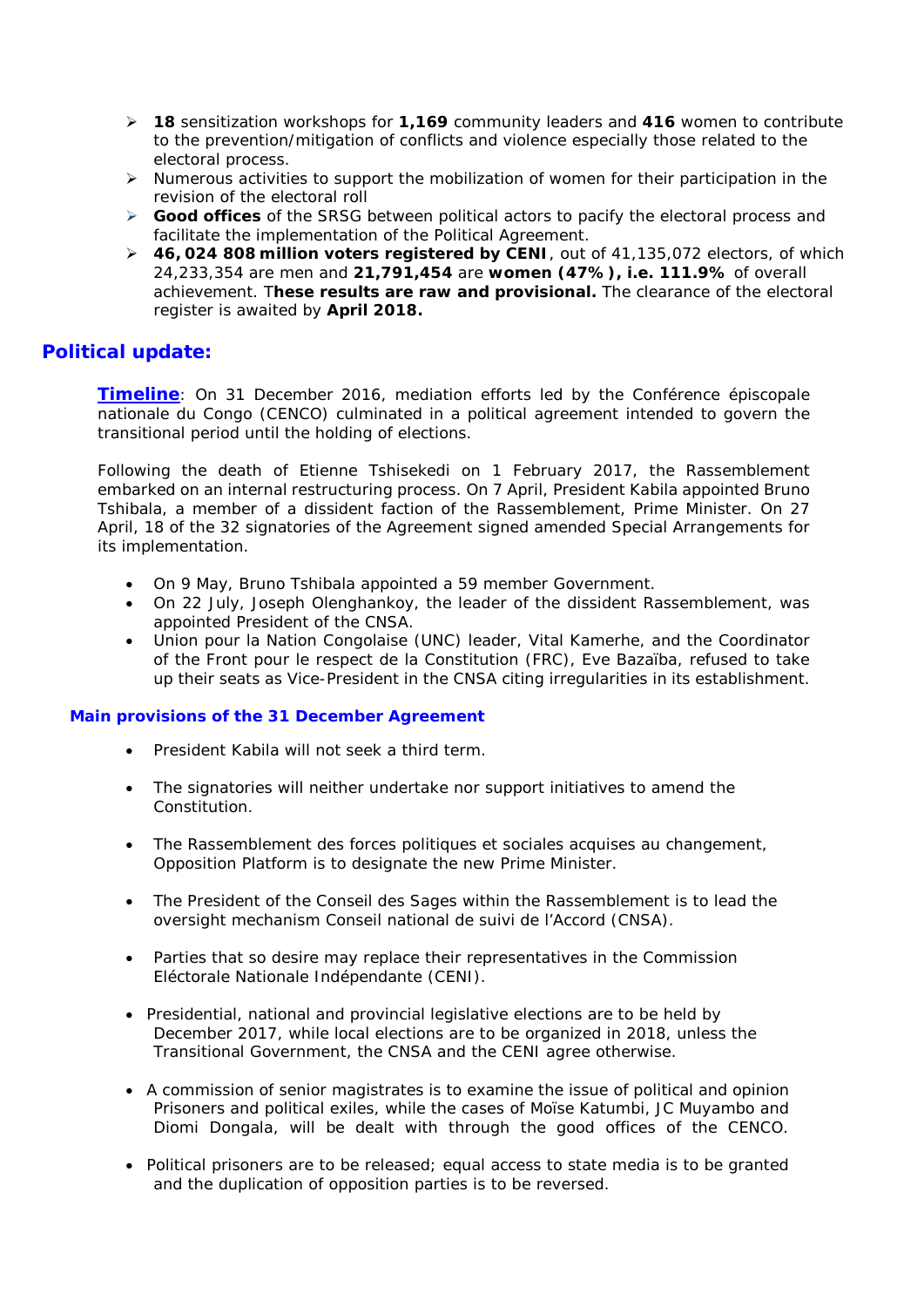# **Confidence building measures**:

Since the signing of the 31 December Agreement:

- **64** political prisoners have been released, including 25 members of civil society organizations and 28 members of opposition parties.
- However, increased number of people arrested for their political opinion and at least **139** of them remain in detention.
- **25** political prisoners were released during the period under review + **10** additional prisoners covered by a 2014 amnesty. Those ordered released include one of the emblematic cases included on the list presented by the Rassemblement at the signing of the 31 December Agreement, Gustave Bagayamukwe arrested on charges of insurrection in South Kivu in February 2013.
- **90** political prisoners remain in detention. The Government has agreed to discuss these cases with MONUSCO and have a regular information exchange. The Government has also agreed to review the emblematic case of opposition leader Jean-Claude Muyambo, (President, SCODE, *Solidarité congolaise pour la démocratie et le développement*), whose prison sentence was extended from 26 months to five years.
- Selected opposition-aligned media outlets authorized to broadcast. However, more progress is required to achieve equal access to public media for all political parties.
- While the registration of a duplicate of the *Mouvement de Libération du Congo* (MLC) has been suspended, no action has been taken to annul the registration of other opposition party duplicates.
- The signal of *Radio France Internationale* was restored.
- Regarding the emblematic cases of opposition prisoners or exilees, **Roger Lumbala**, an opposition figure formerly associated with the *Rassemblement congolais pour la démocratie – nationale* (RCD/N) was authorized to return to the DRC in **January 2017**. **Moïse Moni Della**, president of opposition party *Conservateurs de la nature et démocrates* (CONADE) and close collaborator of former Katanga Governor Moïse Katumbi, was released under provisional bail in January 2017.
- The President of the opposition party *Démocratie Chrétienne* and leader of *Alliance pour la Majorité Populaire Présidentielle* (AMPP), **Eugene Diomi Dongala**, continues to serve a sentence of ten years imprisonment allegedly for the rape of two minors in 2014.
- **Antipas Mbusa Nyamwisi**, former leader of the RCD-KML party and former Minister of Foreign Affairs, as well as **Floribert Anzuluni**, the leader of the Filimbi youth movement, were both authorized to return to the DRC but chose to remain in exile, citing security concerns.
- No tangible progress has been achieved regarding the cases of aspiring Presidential candidate **Moïse Katumbi**.